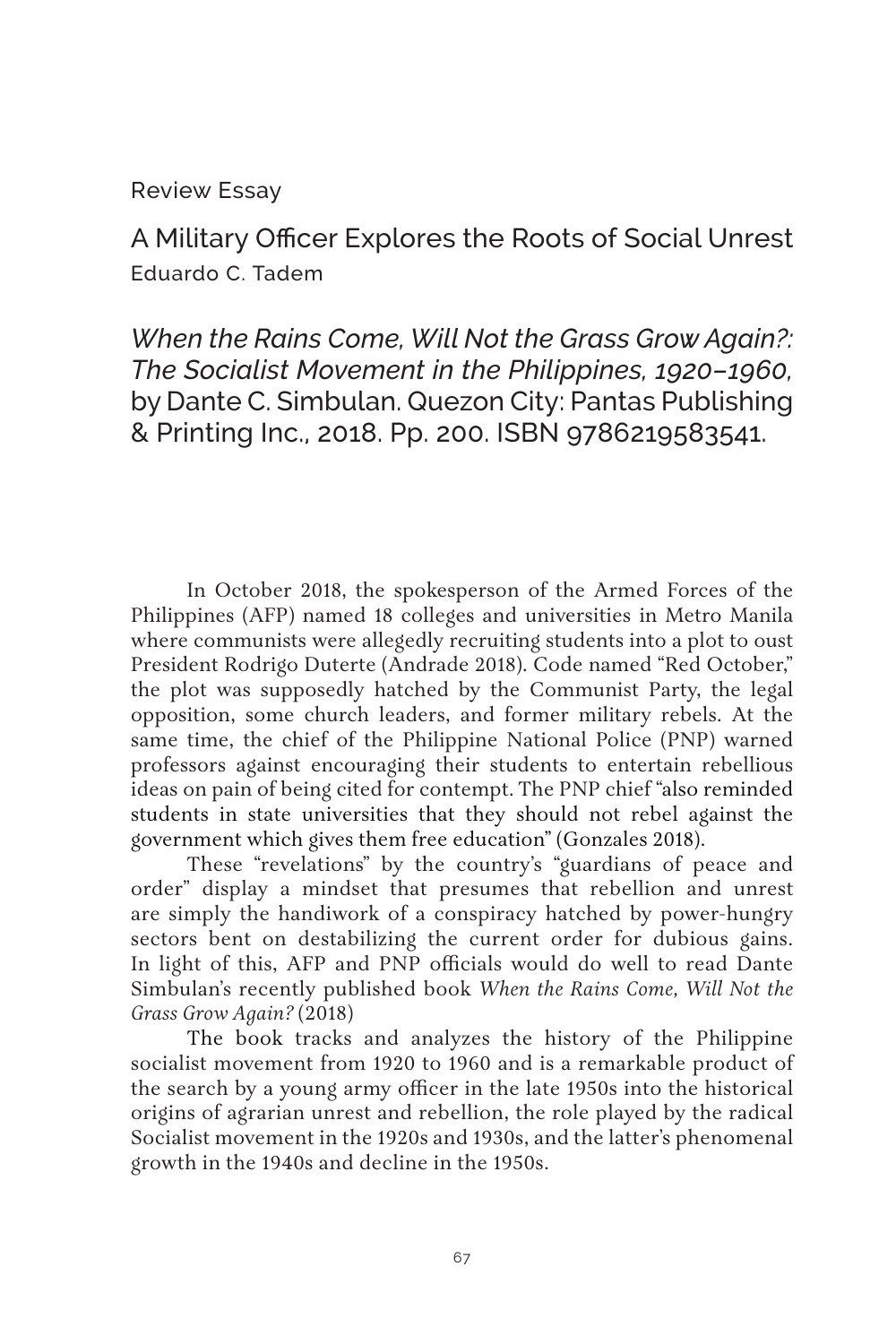## A PMA Graduate as a UP Student

Simbulan was born on 3 May 1930 in San Simon, Pampanga. He graduated from the elite Philippine Military Academy (PMA) Class of 1952. The following year, he joined the Philippine Army's elite Scout Rangers where he served under then Captain Rafael Ileto until 1955. He was involved in combat intelligence operations against the PKP-HMB (Partido Komunista ng Pilipinas-Hukbong Mapagpalaya ng Bayan/ People's Liberation Army) postwar Huk rebellion. At its height in 1950, the PKP-HMB rebellion counted on an armed force of 21,800 men and women, with a mass base of over half a million, ranged against 25,000 government troops (Henson 1963; Fuller 2007). Later that same year, however, the rebellion suffered a major blow when its entire leadership was captured in a series of raids in Manila. Simbulan reveals that, as an Army captain in his twenties, he was able to interview and have long discussions with the imprisoned top leaders of the PKP-HMB.

In 1955, he was invited to teach at the Philippine Military Academy. On a government scholarship to do a master's degree in political science at the University of the Philippines (UP), Simbulan was exposed to what he calls "liberal-progressive views" (Simbulan 2018, xvi) of professors like Onofre D. Corpuz, Ruben Santos Cuyugan, and a visiting Marxist sociology professor, Paul Oren, Jr. This exposure enabled him to "remove the military blinders [he] got from [his] military training and to see a wider view of Philippine society." (p. xvi) Thus began Simbulan's ideological transition where he now "began to sympathize with the oppressed and exploited marginalized peasants who took up arms to defend themselves from the violence of their cruel landlords and an uncaring government." (pp. xvi–xvii) Encouraged by his professors, he decided to write his master's thesis on the history of the Socialist/ Communist movement in the Philippines, which he completed in 1960.

Simbulan's manuscript, however, remained in the archives of the UP Library even as it was accessible to the more enterprising researchers. Upcoming scholars like Benedict J. Tria Kerkvliet, when researching for his book on the Huk rebellion, were able to benefit from its insights and analysis. Fifty-eight years would elapse before the manuscript would finally see print. And in the intervening years, many works on the same topic and taking the same progressive and openminded standpoint vis-à-vis the rebel movement have been published. But as Kerkvliet (2018) pointed out in the book's foreword, Simbulan's opus is still a "valuable contribution to scholarship" as it "helps us to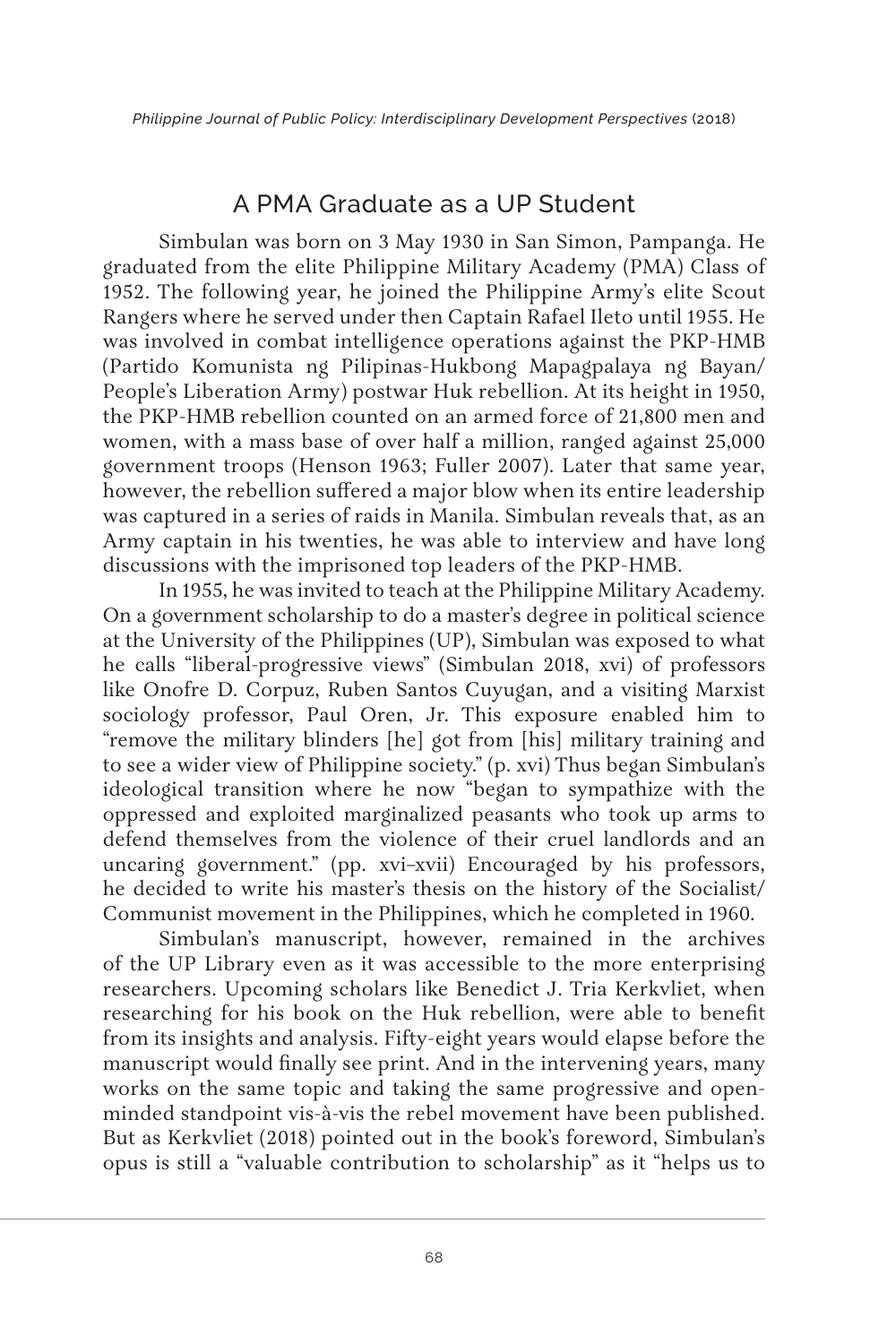appreciate the strengths and weaknesses on how those matters were initially researched and analyzed." (p. xi)

Perhaps it was just as well for Dante Simbulan's personal safety and his fledgling military career that his thesis did not immediately see publication. The early sixties was not a particularly good and convenient period for those expressing even a glimmer of sympathy for the socialist cause or espousing simple liberal progressive and nationalist views.

### The 1960s Witch-hunts

Inspired by or dictated by the infamous McCarthy witch-huntlike pogroms in the US Senate against progressive and left-leaning Americans in the late 1950s, the Congressional House Committee on Anti-Filipino Activities (CAFA), headed by Representative Leonardo Perez, similarly persecuted Filipinos, especially intellectuals, whom it suspected to be closet supporters of the Communist cause. The University of the Philippines was a principal target of CAFA hearings and "in a blatant assault on academic freedom… several UP professors and students" were "subjected to 'loyalty' checks for allegedly harboring Communist leanings" (de Joya 2016, 5).

An unintended consequence of the CAFA witch-hunts, however, was that it provided the trigger for the surge of activism at UP as students and faculty rallied to defend the University's academic freedom and scholarly integrity. This culminated in a 5,000-strong mass action by the UP community in March 1961 led by the Student Cultural Association of UP (SCAUP) that delegitimized the CAFA pogroms against the university (Sison 2010).

As for the PKP-HMB itself, it had already reached its lowest point—its leaders imprisoned and detached from their mass base, its once formidable organizational structure in total disarray, and its military arm, the HMB, reduced to roving squads in search of political leadership. While some guerrillas remained true to their original calling and tried, against all odds, to keep the faith, others degenerated into banditry and gangsterism (e.g., the Sumulong group in Angeles City). The debacle of the PKP was accomplished mainly through crucial and timely military, technical, and economic assistance from the United States (Kerkvliet 2014, 281).

The overtly hostile atmosphere for critical and progressive thinking that marked the beginning of the 1960s makes Dante

69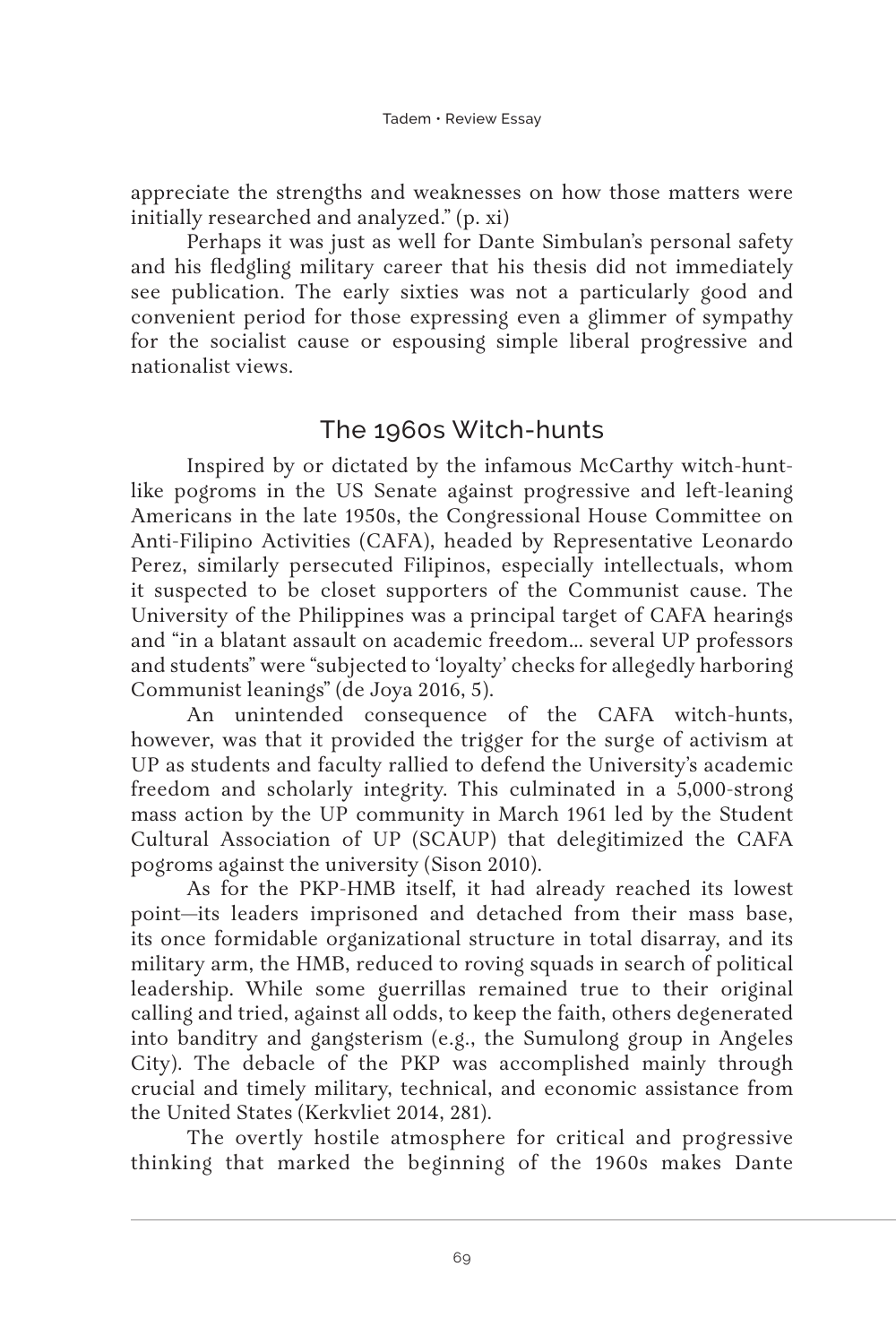Simbulan's work all the more remarkable and path breaking. That Simbulan chose to go against the prevailing mainstream analysis and provide a heterodox view of the Socialist movement speaks volumes for fortitude and courage in the face of overwhelming personal risks.

## The Book's Contents

The book's seven chapters take the reader through a historical journey starting with the Spanish colonial era and its oppressive land tenure systems, the Philippine revolution of the 1890s, the role of intellectuals, and to the subsequent American colonial takeover. Simbulan also traces the development of trade unionism among a nascent working class, its transposition into a militant Socialist movement, and the ensuing crackdown by the colonial government's forces. A merged Communist and Socialist movement confronted and scored major successes in Central Luzon against the Japanese invaders during World War II by way of a guerrilla war. Suppression of peasant land rights, state repression, and assassinations of its leaders drove the movement to launch the now famous Huk rebellion of 1946-1952.

Simbulan does not dwell on the details of the actual rebellion but focuses instead on what he had set out to do: analyze the "social, political, and economic setting" (pp. 97–113) that gave rise to the unrest. This is the book's main strength. In Chapter 6, he dispels the statepropagated notion that "agrarian unrest and revolts stem from the introduction of a foreign ideology, expertly utilized by professional agitators, troublemakers and demagogues to stir the masses to overthrow the government." (p. 97) Simbulan shows that even before socialist ideas came to the Philippines, peasant unrest and agrarian revolts were already commonplace and were motivated by "a legitimate and genuine desire of the masses to escape from their miserable conditions." (pp. 97–98)

He defines the social class structure of Philippine society using both Marxist and conventional categories, the social and economic inequalities this setup breeds, the one-sided neocolonial ties with the US, and the bankruptcy of the Philippine political party system. To address the latter, he proposes the establishment of "a mass party of the lower socio-economic classes… to promote the development of a true and real democracy." (p. 113)

Simbulan provides interesting insights into the men and women who made up the leadership and rank and file of the PKP-HMB rebellion and for whom he provides brief life profiles. He notes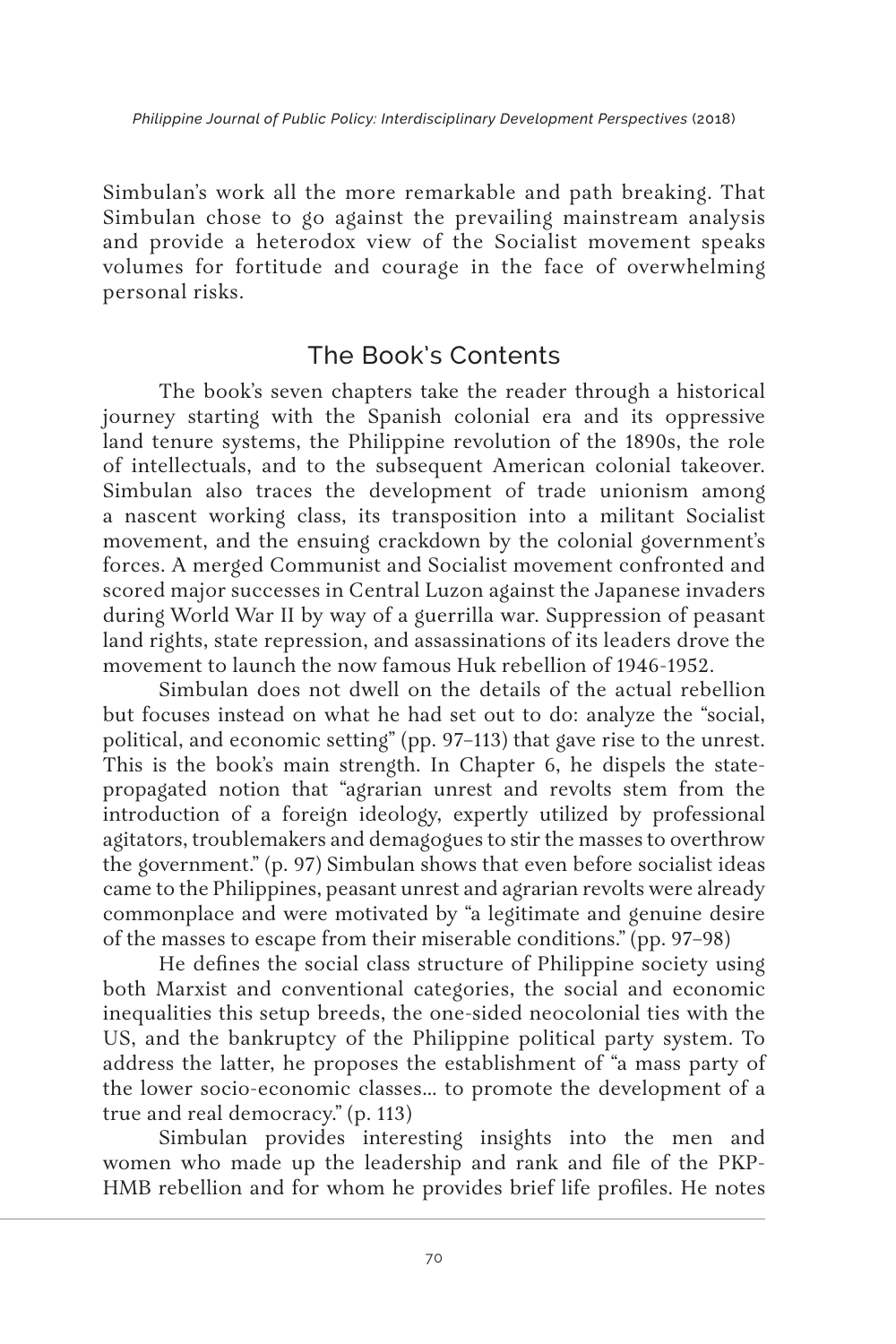that they "come from various classes of society" (p. 82) including "the ranks of the educated upper and middle classes." They are "convinced of the validity of their philosophy, the goodness of their goals, and the righteousness of their cause" and therefore "are willing to endure hardships, imprisonment, and even death." (p. 90) Whether from a rich or poor background, "what they do share… is a common dream of creating a 'good society' and a better world." (p. 92)

Chapter 7 contains the summary and conclusions and this is better presented in Simbulan's own words:

It is the observation of this study that in presentday Philippine society, where there is great inequality in the distribution of wealth and income; where a few live well off the rent of land or the exploitation of natural resources, or from inherited funds, or from graft and corruption, while many millions toil from dawn to dusk but barely get enough for the dire necessities of life; where there is a raging conflict between those who aggrandize themselves and those who seek to look after the welfare of society; where ethical standards and the vaunted Christian standards of morality fail to check the mad scramble for power and money; where the individual who acquires the most material goods or who succeeds economically is considered the "best" regardless of the means he has employed; and where only a few are rich, happy, and prosperous while a great many are poor, unhappy, and miserable, there are bound to emerge two general modes of thought: the radical and the conservative. (p. 120)

Simbulan then makes no doubt where his preference lies:

Radicalism is generally opposed to the status quo. The radicals are those who are not happy under the existing regime and who desire to better or improve the prevailing conditions. They are the non-conformists and independent thinkers who disagree with the political, economic, social, and moral ideas of those in power… Radicals are generally critical in nature. In seeking to destroy obsolete and outmoded ideas, they necessarily contribute to progress and, at the same time, possibly prevent stagnation. In this sense, radicalism may be said to be constructive. But when provoked, and when the slow, legal means of instituting change (evolutionary) are suppressed and forbidden by force, radicalism can easily turn to force and violence and become revolutionary. (p. 121)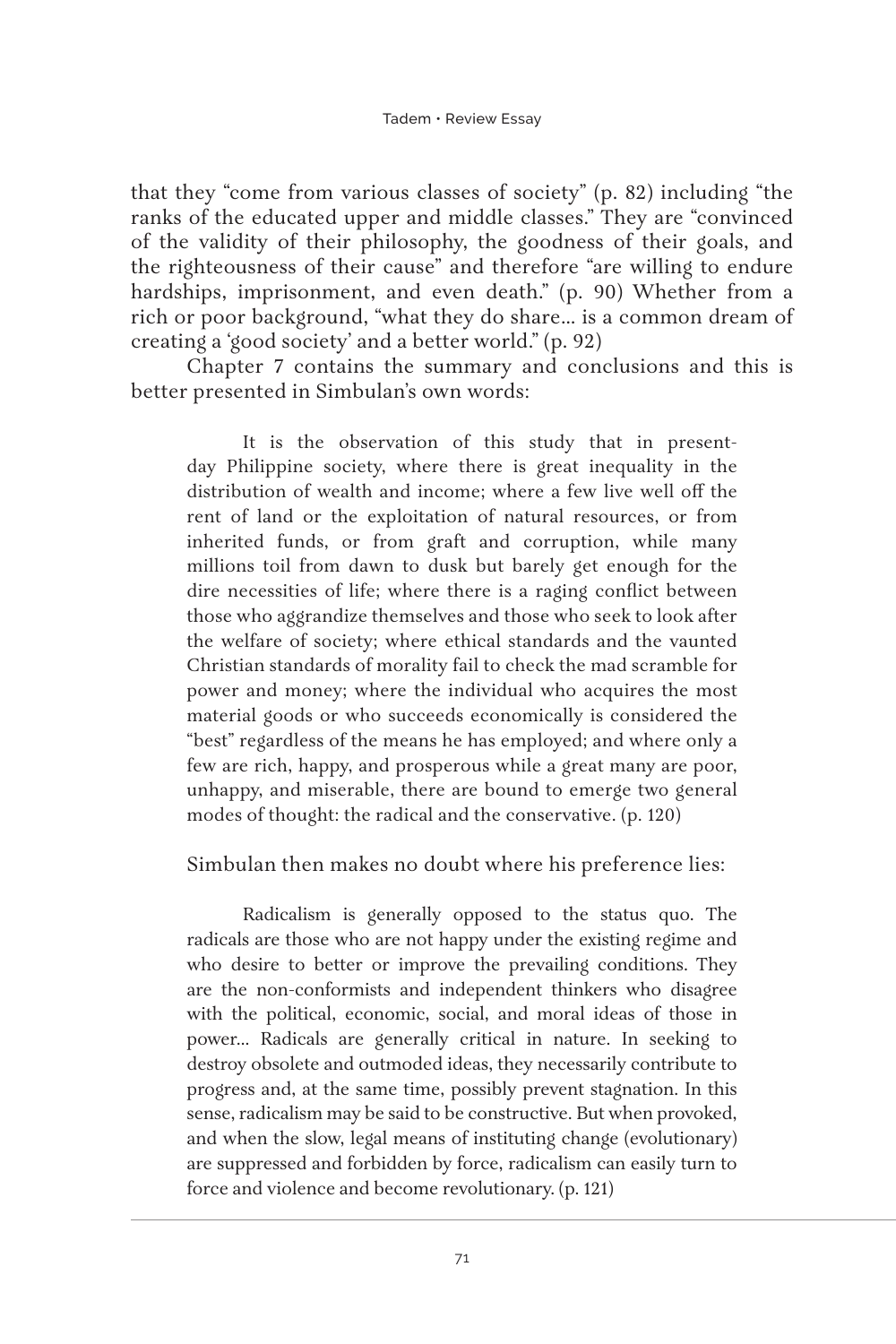*Philippine Journal of Public Policy: Interdisciplinary Development Perspectives* (2018)

Simbulan concludes by reasserting that the Socialist "movement is fundamentally a product of social, political, and economic conditions prevailing in a given society. It was suggested that as a social movement, its aim is primarily to change the existing social order and that there must be certain 'unwanted' conditions and 'outmoded' institutions that provoke and instigate this desire for change" (p. 115).

## Other Works by Military Officers

In his foreword, Kerkvliet compares Simbulan's thesis with other works by retired military officers published between 1954 and 1960 that also dealt with the PKP-Huk rebellion. These were *The Red Lie* (Crisol 1954); *Lessons from the Huk Campaign in the Philippines* (Baclagon 1956); and *Counter-Guerrilla Operations: The Philippine Experience* (Valeriano and Bohannan 1962). These three, however, simply looked at the rebellion as the result of "gullible" and "neurotic" peasants "succumbing to the demagoguery of Communist propaganda" and "coercion." (pp. xii–xiii) Kerkvliet observes that, in contrast to Simbulan, "[n]one of these three military officers pay much attention to social, economic, and political conditions that might help to explain unrest and rebellion." (p. xiv)

The Committee on Anti-Filipino Activities was created in 1948 by the House of Representatives of the Philippine Congress to investigate the extent of perceived Communist influence in the country. It was also in this year that the PKP-led Huk rebellion reached its height to seriously challenge the newly inaugurated Philippine state. Except for reports issued in 1949, 1951, and 1957 (as documented by Simbulan), the committee was generally inactive. But CAFA sprang into action when UP publications produced articles that were seen by committee members as Communist-leaning, if not outwardly Communist. These were "The Peasant War in the Philippines" published in the *Philippine Social Sciences and Humanities Review* (1958) and various articles in the student paper, *Philippine Collegian* and the *Philippinensian* yearbook of 1961. Targets of this witch-hunt were venerable and distinguished professors such as Leopoldo Yabes, Cesar Majul, Ricardo Pascual, and no less than then UP President Vicente Sinco (de Joya 2016, 8). To demonstrate the level at which CAFA hearings were conducted, a UP student, Ninotchka Rosca, was grilled by the committee and was reportedly demanded an explanation on why she had a Russiansounding name.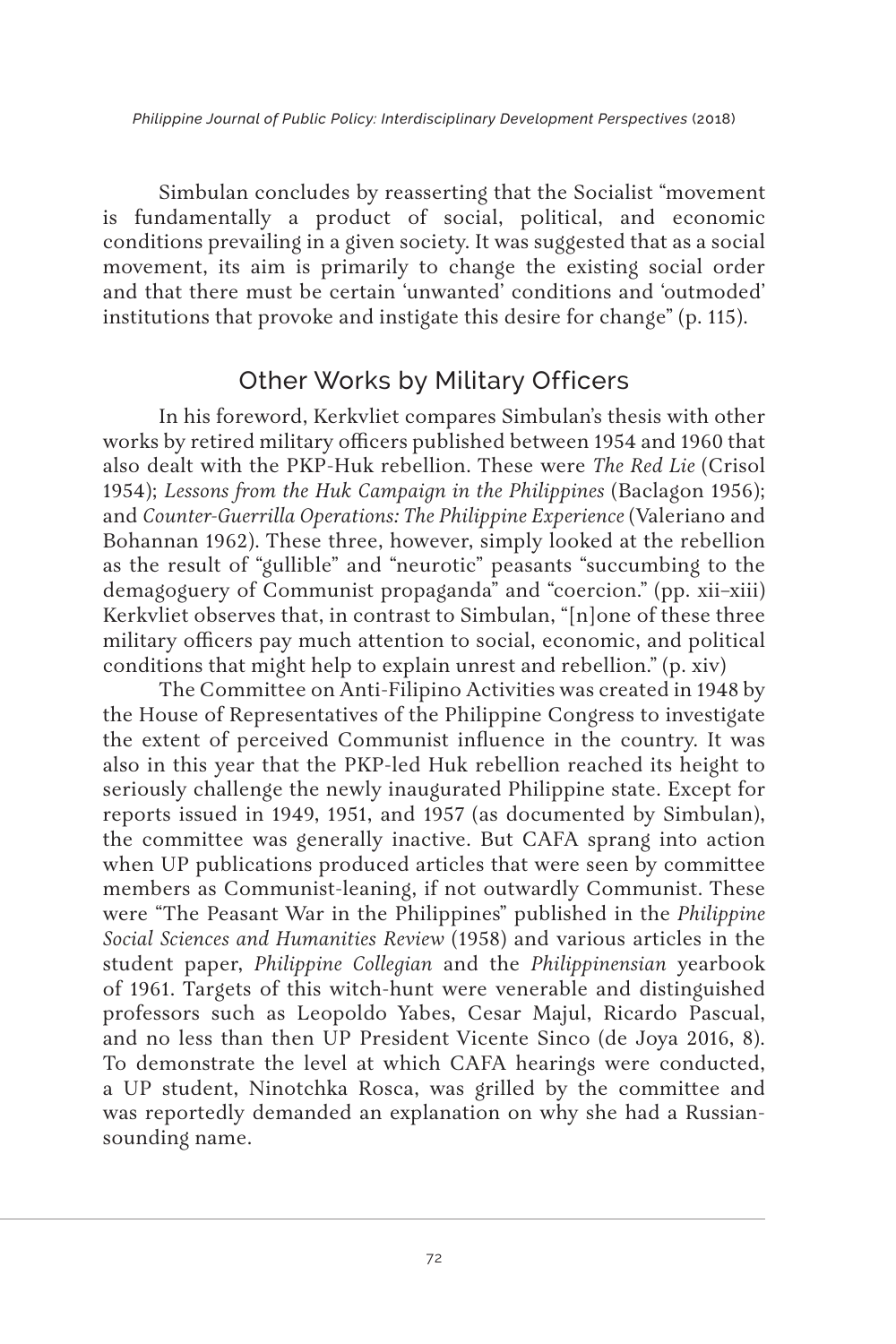# From Military Officer to Left Radical Activist

Fortunately for Simbulan, an inept and incompetent CAFA had not gotten wind of his master's thesis which was completed and successfully defended just a year before the hearings and public "trials" against UP professors and students began. Otherwise the young Army captain, a recent UP graduate and on the cusp of his military career, would have found himself in hot water and the unfortunate object of a similar pogrom. With his "subversive" MA thesis safely filed in the UP Library Archives, Simbulan went back to teach at the PMA where he ostensibly imparted to future military officers his now radical and heretical views of Philippine political, economic, and social conditions. In the book's blurb about the author, it was reported that Simbulan "got into trouble with the PMA Superintendent… for inviting speakers from UP instead of the usual American officers from JUSMAG (Joint US Military Advisory Group) who were regular lecturers on the Vietnam War." In 1965, he earned a Ph.D. in Political Science from the Australian National University, the first Filipino to be so honored by the university.

In 1967, "accused of inviting 'subversives' and practically ostracized," 37-year-old Colonel Dante Simbulan opted for early retirement from the AFP and from the PMA Corps of Professors. He then pursued an academic teaching career at the Philippine College of Commerce (now Polytechnic University of the Philippines) where he became dean of the College of Liberal Arts, University of the Philippines, Maryknoll College (now Miriam College), and Ateneo de Manila University (Orejas 2016). By this time, he had become a fully committed radical activist leader. At the height of martial law, in 1974, he was arrested and was a political detainee for three years.

His PMA teaching stint, however, seemed to have borne fruit when one of his former students, Lieutenant Victor N. Corpus, shocked the military establishment in December 1971 by defecting to the New People's Army (NPA), the military arm of a new and rival Communist Party of the Philippines (CPP) established in 1968 (Remollino 2003). Corpus's defection was dramatic. Assigned as PMA officer of the day on 29 December 1970, he instead led a group of NPA guerrillas that raided the school's armory and carted off a huge cache of arms and ammunition which they brought to their camp in Isabela province. Corpus later rose to become a CPP Central Committee member.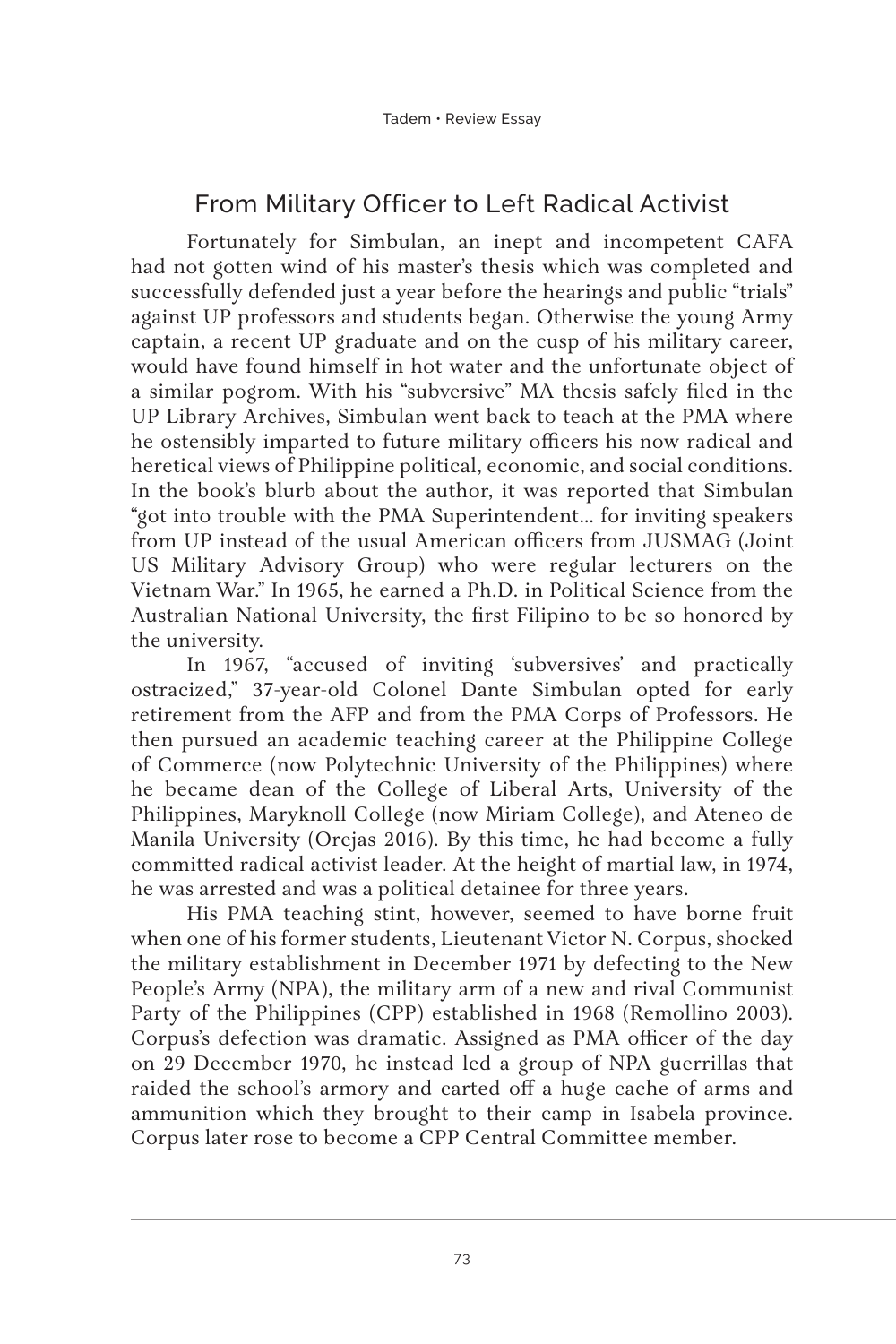*Philippine Journal of Public Policy: Interdisciplinary Development Perspectives* (2018)

Another defector was Lieutenant Crispin Tagamolila, a reserved officer, who went over to the NPA in 1972. He was reportedly politicized by his brother, UP student leader and *Collegian* Editor Antonio Tagamolila and his girlfriend who was a member of Kabataang Makabayan (R. Simbulan 2018).1 Tagamolila, however, was killed in an encounter with the military in April 1972. The twin defections of Corpus and Tagamolila led to reports of a Corpus-Tagamolila Movement (CTM) within the AFP. Activists jokingly nicknamed the alleged group the "Christ The Messiah" movement.

Other military officers who also crossed over to the radical Left movement were navy captain and Philippine Coast Guard Chief-of-Staff and AFP Inspector General Danilo Vizmanos in 1971 and Brigadier General Raymundo Jarque in 1995. Like Corpus and Tagamolila, Jarque actually joined the NPA. Unlike Dante Simbulan, however, none of them were into writing their stories. Corpus did publish *Silent War* (1989) but only after he had abandoned the CPP-NPA and was reinstated in the AFP after EDSA in 1986. Besides, the book was simply a manual on how to defeat the insurgency of which he was once a leading member.

Lt. Colonel Bonifacio H. Gillego also transformed himself into an anti-martial law activist, though he was not part of the Left radical movement per se*.* In the 1950s, as an AFP officer assigned to the Military Intelligence Service (MIS), he was one of those who interrogated the PKP-HMB political prisoners. Ironically, he found himself being won over by the persuasive arguments on why social unrest and a communist insurgency existed in the country. On an AFP scholarship for a master's degree at Johns Hopkins University, Gillego studied Marxism and later made friends with left-wing intellectuals (Bantayog ng mga Bayani 2016).

Exiled in the US during Martial Law, Gillego was active in the anti-Marcos movement and gained fame by meticulously researching on and exposing Marcos's fake World War II medals. After Marcos fell in 1986, he returned to the country and was elected for three terms as the representative of Sorsogon's 2nd Congressional district. He chaired the House Committee on Agrarian Reform and, as a declared socialist, championed a radical agrarian reform program in 1988. He resigned his committee chairmanship after the landlord-dominated House of Representatives approved an extremely watered-down version of his agrarian reform bill (House Bill No. 800).

I first met Dante Simbulan in 1974 when we were both political detainees at the 5th Philippine Constabulary Security Unit (CSU)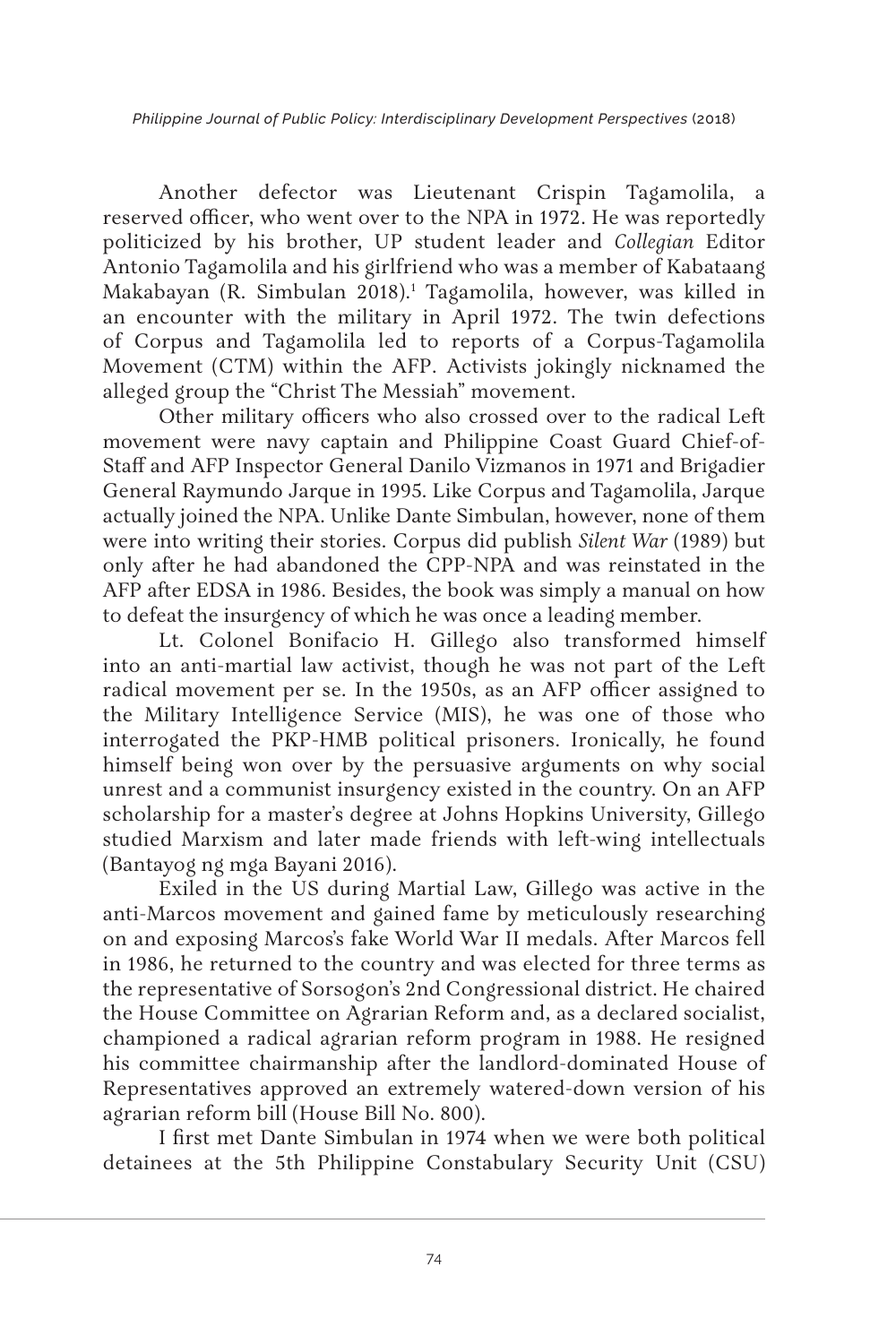in Camp Crame in Quezon City. The 5th CSU was one of the most notorious military units that implemented and administered the Martial Law regime of the dictator Marcos. It harbored the likes of Aguinaldo and Abadilla, two of the most fearsome and brutal interrogators of political prisoners. Dante's prison cell was across mine and this allowed us to play chess while telling each other our moves on individual chessboards in our respective cells. He also had a guitar and we would sometimes sing together songs we both liked. I recall that one of his favorites was the love song theme from the movie *Doctor Zhivago*. Our personal interactions under those trying circumstances somehow provided me with an insight on the human side of a highly trained military officer that made a major life-changing decision to go over to the other side.

## Contemporary Times

In the book's postscript written for the 2018 publication, Simbulan notes that in the 58 years since he wrote his master's thesis, "the socio-economic conditions in the country have not changed much, providing fertile soil for social ferment" and that "the vast majority of the Filipino people are still poor and neglected by the government [and] the marginalized masses do not have enough food, shelter, and adequate health care for their families" (p. 123). He ends by citing the metaphor that informs the book's main title: "The grass has been cut but the roots remain. The rains have come, and the grass is growing again" (p. 123).

Simbulan's optimism on the prospects for the Left radical movement may be justified by prevailing objective conditions, but whether the Left forces can, once again, threaten the existing order will also depend on the subjective factor (i.e., the state of its organizational capabilities). The Philippine Left remains divided, no longer the once formidable and unified force that seriously challenged the postwar Philippine state and the Marcos martial law regime. The mainstream Left was weakened by internal splits in the 1990s over questions of ideology and strategy that saw some of its best leaders form breakaway groups. It was also severely damaged by deadly internal purges that unfairly victimized large numbers of its top cadres in the post-Marcos years. Moreover, the independence and integrity of some of the Left groups have been compromised by tactical alliances with oligarchic traditional parties.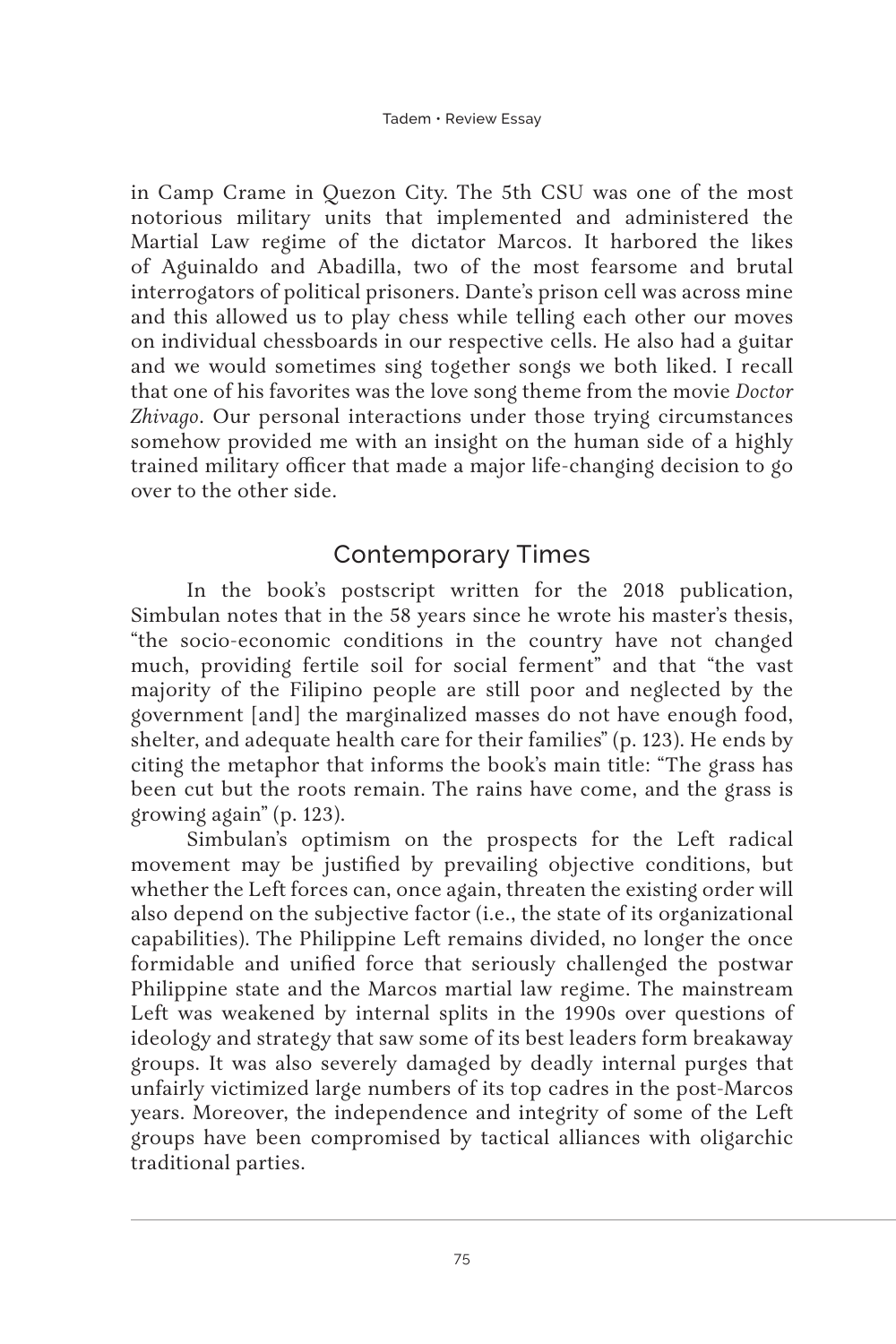## Prospects for the Philippine Left

Today, the various Left factions are no longer able to generate the level of mass mobilizations that characterized the era covered by Simbulan's book and the period from the late sixties to the early eighties. Its influence among students, the working class, and peasantry has waned. The Left has also failed to seize the public imagination in terms of an alternative political, economic, and social system. By and large, its language remains locked in the jargon of the sixties, thus failing to stimulate the masses to take action and rally under the Left banner.

This deficiency in the subjective dimension is compelling because, as pointed out by an earlier commentary, "throughout history, [the Philippine Left] has played an indispensable role in leading the struggle to meaningfully transform society and institute [needed] radical change" (Tadem 2017). The same commentary argues that "it is the only political group with a sharp and solid analysis of the country's ills and a thoroughgoing vision for a new and alternative society."

In order to, once again, be a major player in Philippine society, the Left needs to reignite and reinterpret that vision given current political, social, and economic realities, overcome the baggage of the past by initiating new and more creative modes of struggle, and unify its hitherto divergent forces. Otherwise, as the past decades have shown in many parts of the world, the people will continue to put up with liberal solutions that only exacerbate inequalities and further enrich the propertied classes while continuing to impoverish the many. Or, as is already taking place in several societies, a desperate citizenry will be swayed and mesmerized by right-wing demagogues taking a populist stance and promising knee-jerk solutions to deepseated social problems.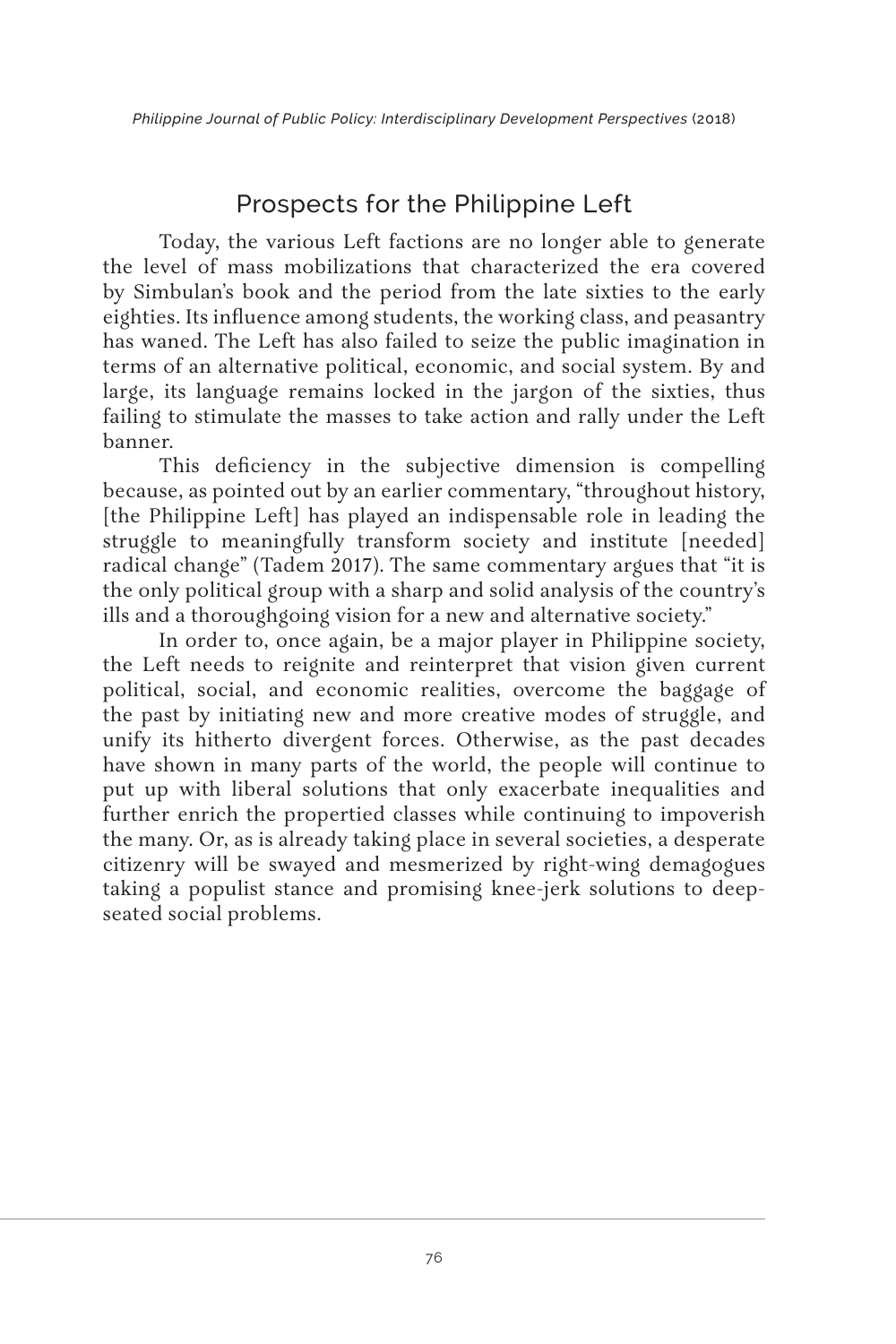**Eduardo C. Tadem, Ph.D.** is the convenor of the Program on Alternative Development at the University of the Philippines Center for Integrative and Development Studies and is a retired professor of Asian Studies at the University of the Philippines Diliman.

#### **Note**

1. Roland Simbulan, e-mail interview, October 6, 2018.

#### **References**

- Andrade, Jeannette I. 2018. "AFP: Reds recruiting in 18 Schools for oust-Duterte plot." *Philippine Daily Inquirer*, October 4.
- Baclagon, Uldarico. 1956. *Lessons from the Huk Campaign in the Philippines*. Manila: M. Colcol & Company.
- Bantayog ng mga Bayani. 2016. "Bonifacio Gillego." Last modified May 16. http:// www.bantayog.org/gillego-bonifacio/.
- Corpus, Victor N. 1989. *Silent War*. Quezon City: VNC Enterprises.
- Crisol, Jose M. 1954. *The Red Lie*. Manila: Agro Printing and Publishing House.
- de Joya, Preciosa. 2016. "Exorcising Communist Specters and Witch Philosophers: The Struggle for Academic Freedom of 1961." *Kritika Kultura* 26:4-32.
- Fuller, Ken. 2007. *Forcing the Pace: The Partido Komunista ng Pilipinas: From Foundation to Armed Struggle.* Quezon City: University of the Philippines Press.
- Gonzales, Cathrine. 2018. "Professors promoting 'rebellious" ideas may be held in contempt – Albayalde." *Philippine Daily Inquirer*. October 4.
- Henson, Mariano. 1963. *The Province of Pampanga and its Towns: 1300-1962*. Angeles, Pampanga: The Author.